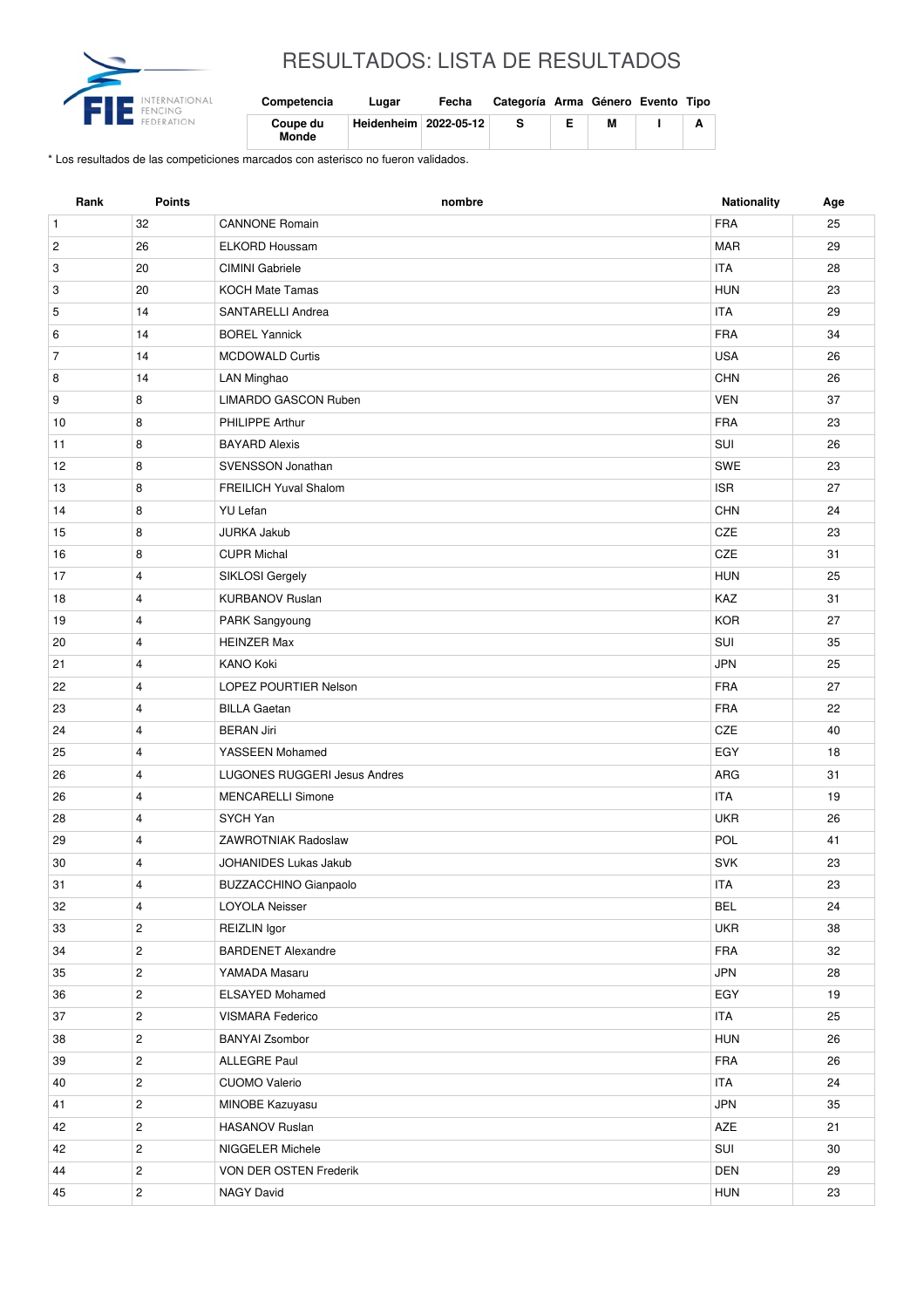| Rank | <b>Points</b>  | nombre                            | <b>Nationality</b> | Age |
|------|----------------|-----------------------------------|--------------------|-----|
| 46   | $\mathbf{2}$   | <b>GAROZZO Enrico</b>             | <b>ITA</b>         | 33  |
| 47   | $\overline{2}$ | <b>RUBES Martin</b>               | CZE                | 26  |
| 48   | $\overline{2}$ | <b>KWEON Youngjun</b>             | <b>KOR</b>         | 35  |
| 49   | $\mathbf{2}$   | <b>BELLMANN Lukas</b>             | <b>GER</b>         | 27  |
| 50   | $\overline{2}$ | <b>TAGLIARIOL Matteo</b>          | <b>ITA</b>         | 39  |
| 51   | $\overline{2}$ | <b>TAURIAINEN Topias</b>          | <b>FIN</b>         | 23  |
| 52   | $\overline{2}$ | <b>DAGANI Elia</b>                | SUI                | 24  |
| 53   | $\overline{2}$ | LIU Yongchuang                    | CHN                | 23  |
| 54   | $\overline{2}$ | <b>ZHANG Nicholas</b>             | CAN                | 16  |
| 55   | $\overline{2}$ | <b>GALLAGHER PELLETIER Samuel</b> | CAN                | 35  |
| 56   | $\mathbf{2}$   | FABREGAT Angel                    | ESP                | 26  |
| 57   | $\mathbf{2}$   | <b>HOCH Andre</b>                 | GER                | 24  |
| 58   | $\overline{2}$ | <b>BITSCH Peter</b>               | GER                | 26  |
| 59   | $\overline{2}$ | <b>HAURI</b> Ian                  | SUI                | 20  |
| 60   | $\mathbf{2}$   | KIM Jaewon                        | <b>KOR</b>         | 24  |
| 61   | $\overline{c}$ | JANG Hyomin                       | <b>KOR</b>         | 26  |
| 62   | $\mathbf{2}$   | <b>ANDRASFI Tibor</b>             | <b>HUN</b>         | 23  |
| 62   | $\overline{c}$ | <b>LIMARDO Jesus</b>              | <b>VEN</b>         | 26  |
| 64   | $\mathbf{2}$   | MA Xiao                           | <b>CHN</b>         | 21  |
| 65   | $\mathbf{1}$   | PAAVOLAINEN Jaakko                | <b>FIN</b>         | 26  |
| 66   | $\mathbf{1}$   | <b>JORGENSEN Patrick</b>          | <b>DEN</b>         | 31  |
| 67   | $\mathbf{1}$   | <b>ANTKIEWICZ Mateusz</b>         | POL                | 29  |
| 68   | $\mathbf{1}$   | <b>BONFERRONI Gabriel</b>         | SUI                | 23  |
| 69   | $\mathbf{1}$   | <b>SZAPARY Tristan</b>            | <b>USA</b>         | 21  |
| 70   | $\mathbf{1}$   | <b>SCHMIER Robert</b>             | <b>GER</b>         | 28  |
| 71   | $\mathbf{1}$   | <b>CAPEK Martin</b>               | CZE                | 39  |
| 72   | $\mathbf{1}$   | <b>TACCANI Alessandro</b>         | ARG                | 30  |
| 73   | $\mathbf{1}$   | <b>MAHRINGER Josef</b>            | AUT                | 25  |
| 74   | $\mathbf{1}$   | <b>VUORINEN Niko</b>              | <b>FIN</b>         | 33  |
| 75   | $\mathbf{1}$   | ROMERO Juan Pedro                 | <b>ESP</b>         | 30  |
|      |                |                                   |                    |     |
| 76   | $\mathbf{1}$   | SVYSTIL Vitaliy                   | <b>UKR</b>         | 23  |
| 77   | $\mathbf{1}$   | RAMIREZ Yeisser                   | <b>USA</b>         | 36  |
| 78   | $\mathbf{1}$   | <b>CHOTIN Titouan</b>             | FRA                | 21  |
| 79   | $\mathbf{1}$   | DI VEROLI Davide                  | <b>ITA</b>         | 21  |
| 80   | $\mathbf{1}$   | JEONG Seyun                       | KOR                | 24  |
| 81   | $\mathbf{1}$   | FRENCH Dylan                      | CAN                | 25  |
| 82   | $\mathbf{1}$   | MAKIIENKO levgen                  | <b>UKR</b>         | 31  |
| 83   | $\mathbf{1}$   | <b>ALIMZHANOV Elmir</b>           | KAZ                | 36  |
| 84   | $\mathbf{1}$   | <b>BROCHARD Theo</b>              | SUI                | 19  |
| 85   | $\mathbf{1}$   | <b>UNTERHAUSER Samuel</b>         | GER                | 25  |
| 86   | $\mathbf{1}$   | MURAYAMA Kentaro                  | <b>JPN</b>         | 24  |
| 87   | $\mathbf{1}$   | <b>ALEXANIN Dmitriy</b>           | KAZ                | 31  |
| 88   | $\mathbf{1}$   | <b>BRINKMANN Marco</b>            | GER                | 25  |
| 89   | $\mathbf{1}$   | <b>OSWALD Charles-Eric</b>        | SUI                | 26  |
| 90   | $\mathbf{1}$   | <b>ARMALEO Filippo</b>            | <b>ITA</b>         | 20  |
| 91   | $\mathbf{1}$   | <b>SERTAY Yerlik</b>              | KAZ                | 24  |
| 92   | $\mathbf{1}$   | <b>KUSHNERIK Ethan</b>            | <b>USA</b>         | 19  |
| 93   | $\mathbf{1}$   | <b>DERKACH Andriy</b>             | <b>UKR</b>         | 21  |
| 94   | $\mathbf{1}$   | KESZTHELYI Zsombor                | <b>HUN</b>         | 20  |
| 95   | $\mathbf{1}$   | PISKOVATSKOV Jonathan             | <b>USA</b>         | 22  |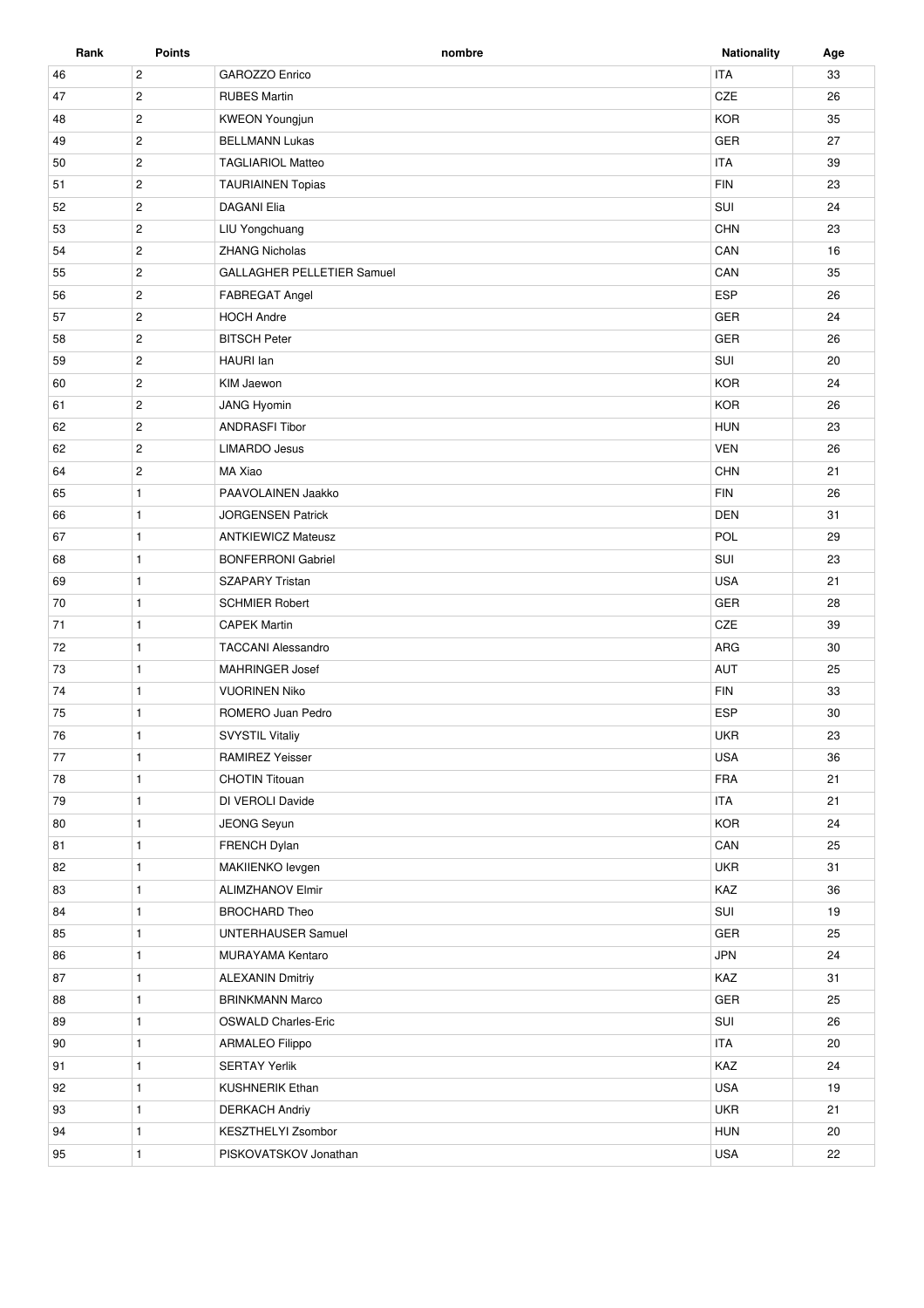| Rank | <b>Points</b> | nombre                      | <b>Nationality</b> | Age |
|------|---------------|-----------------------------|--------------------|-----|
| 96   | $\mathbf{1}$  | <b>DERKSEN Ruben</b>        | <b>NED</b>         | 22  |
| 97   | 0,5           | MATSUMOTO Ryu               | <b>JPN</b>         | 20  |
| 98   | 0,5           | <b>REIN Stephan</b>         | <b>GER</b>         | 34  |
| 99   | 0,5           | SON Taejin                  | <b>KOR</b>         | 26  |
| 100  | 0,5           | <b>JEAN JOSEPH Kendrick</b> | <b>FRA</b>         | 21  |
| 101  | 0,5           | KIM Myeongki                | <b>KOR</b>         | 24  |
| 102  | 0,5           | <b>KOSHMAN Nikita</b>       | <b>UKR</b>         | 20  |
| 103  | 0,5           | <b>MALCOTTI Lucas</b>       | SUI                | 27  |
| 103  | 0,5           | RODRIGUEZ John Edison       | COL                | 31  |
| 105  | 0,5           | <b>MESZAROS Maximilian</b>  | GER                | 24  |
| 106  | 0,5           | SHARLAIMOV Vadim            | KAZ                | 26  |
| 107  | 0,5           | YASSER Ahmed                | EGY                | 20  |
| 108  | 0,5           | NOGANOWICZ Karol            | POL                | 21  |
| 109  | 0,5           | <b>WANG Zijie</b>           | <b>CHN</b>         | 26  |
| 110  | 0,5           | <b>BIRO Alexander</b>       | AUT                | 21  |
| 111  | 0,5           | <b>LEE Seunghyun</b>        | <b>KOR</b>         | 25  |
| 112  | 0,5           | <b>GALLY Aymerick</b>       | <b>FRA</b>         | 25  |
| 112  | 0,5           | HAMILTON-MEIKE Jonathan     | <b>HUN</b>         | 20  |
| 114  | 0,5           | <b>FENYVESI Csaba</b>       | <b>HUN</b>         | 26  |
| 115  | 0,5           | LUBIENIECKI Wojciech        | POL                | 23  |
| 116  | 0,5           | <b>ITO Inochi</b>           | <b>JPN</b>         | 32  |
| 117  | 0,5           | <b>VELTRUP Paul</b>         | GER                | 21  |
| 118  | 0,5           | <b>TREBIS Michael</b>       | <b>GER</b>         | 19  |
| 119  | 0,5           | <b>LUGO Grabiel</b>         | <b>VEN</b>         | 26  |
| 120  | 0,5           | <b>FAVA Alex</b>            | <b>FRA</b>         | 33  |
| 121  | 0,5           | <b>HOUSIEAUX Marc</b>       | <b>BEL</b>         | 34  |
| 122  | 0,5           | <b>BOBROV Ilian</b>         | <b>EST</b>         | 22  |
| 123  | 0,5           | VALLOSIO Andrea             | <b>ITA</b>         | 30  |
| 124  | 0,5           | <b>ESKOV Ruslan</b>         | <b>EST</b>         | 24  |
| 125  | 0,5           | SANCHEZ-LETHEM Paul James   | <b>GBR</b>         | 28  |
| 126  | 0,5           | <b>CALDERON Diego</b>       | <b>ESP</b>         | 22  |
| 126  | 0,5           | <b>OPALKA Michal</b>        | POL                | 25  |
| 128  | 0,5           | PRIINITS Sten               | <b>EST</b>         | 35  |
| 129  | 0,25          | KOLDITZ Hendrik-Kilian      | GER                | 20  |
| 130  | 0,25          | <b>KNUDSEN Kenneth</b>      | DEN                | 25  |
| 131  | 0,25          | <b>GORBACHUK Yevgeniy</b>   | <b>UKR</b>         | 24  |
| 132  | 0,25          | KONGSTAD Conrad Seibaek     | DEN                | 25  |
| 132  | 0,25          | <b>TAFENAU Kasper</b>       | <b>EST</b>         | 19  |
| 134  | 0,25          | <b>NGUEFACK Lilian</b>      | <b>FRA</b>         | 23  |
| 135  | 0,25          | AL DAWOOD Zakaria           | KSA                | 35  |
| 136  | 0,25          | <b>KOSTKA Karol</b>         | POL                | 36  |
| 137  | 0,25          | <b>BODOCZI Nikolaus</b>     | GER                | 29  |
| 138  | 0,25          | <b>TULEN Tristan</b>        | <b>NED</b>         | 31  |
| 139  | 0,25          | FONG Hoi Sun                | <b>HKG</b>         | 29  |
| 140  | 0,25          | <b>BERKTOLD Samuel</b>      | AUT                | 21  |
| 141  | 0,25          | <b>CASADO Elias</b>         | ESP                | 31  |
| 141  | 0,25          | <b>KOMATA Akira</b>         | <b>JPN</b>         | 24  |
| 143  | 0,25          | HO Hon Kiu                  | <b>HKG</b>         | 22  |
| 144  | 0,25          | STYMNE Jakob                | SWE                | 26  |
| 145  | 0,25          | <b>SCHMIDT Richard</b>      | GER                | 30  |
|      |               |                             |                    |     |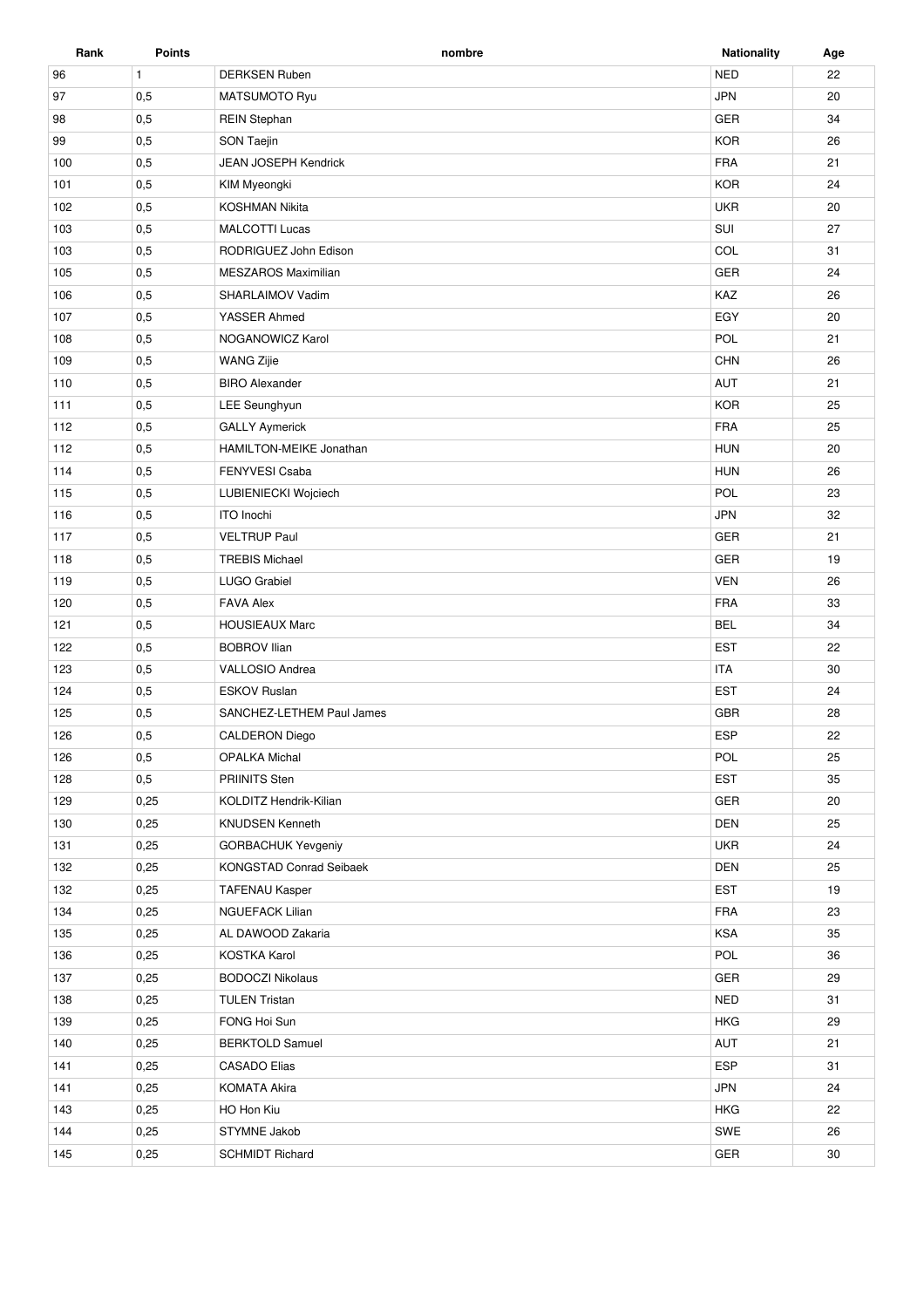| Rank | <b>Points</b> | nombre                             | <b>Nationality</b> | Age |
|------|---------------|------------------------------------|--------------------|-----|
| 146  | 0,25          | <b>HERZBERG Fabian</b>             | <b>GER</b>         | 34  |
| 147  | 0,25          | ELSOKKARY Ahmad                    | EGY                | 25  |
| 148  | 0,25          | <b>TYMOSHENKO Ruslan</b>           | <b>UKR</b>         | 32  |
| 149  | 0,25          | MATEVOSOV Artem                    | <b>UKR</b>         | 24  |
| 150  | 0,25          | <b>TARANENKO Yuriy</b>             | <b>UKR</b>         | 28  |
| 151  | 0,25          | CHAU Chak Hin Nicholas             | <b>HKG</b>         | 27  |
| 152  | 0,25          | <b>BAKAY Sedat</b>                 | GER                | 20  |
| 153  | 0,25          | <b>COHEN Yonatan</b>               | <b>ISR</b>         | 19  |
| 154  | 0,25          | <b>SCHUMACHER Cooper</b>           | <b>USA</b>         | 28  |
| 155  | 0,25          | <b>COOPER Matthew</b>              | <b>GBR</b>         | 24  |
| 156  | 0,25          | <b>GASCON Willian</b>              | <b>VEN</b>         | 27  |
| 157  | 0,25          | <b>FAVRE Hadrien</b>               | SUI                | 21  |
| 158  | 0,25          | <b>THOMSON Campbell</b>            | <b>GBR</b>         | 29  |
| 159  | 0,25          | ALHUSSAIN Ahmad Abbas I.           | <b>KSA</b>         | 26  |
| 160  | 0,25          | <b>PIATTI Enrico</b>               | <b>ITA</b>         | 20  |
| 161  | 0,25          | <b>MASUDA Yohito</b>               | <b>JPN</b>         | 23  |
| 162  | 0,25          | <b>SINGH Udaivir</b>               | <b>IND</b>         | 27  |
| 163  | 0,25          | <b>KELLY Christopher</b>           | <b>SWE</b>         | 19  |
| 164  | 0,25          | SAITO Kenji                        | <b>JPN</b>         | 22  |
| 165  | 0,25          | NG Ho Tin                          | <b>HKG</b>         | 26  |
| 166  | 0,25          | <b>BALCAR Josef</b>                | CZE                | 24  |
| 167  | 0,25          | ROA RODRIGUEZ Hernando             | COL                | 27  |
| 168  | 0,25          | <b>GONELL Gerard</b>               | <b>ESP</b>         | 22  |
| 169  | 0,25          | <b>BONGARD Louis</b>               | GER                | 22  |
| 169  | 0,25          | KOLANCZYK Wojciech                 | POL                | 23  |
| 171  | 0,25          | STANKEVYCH Volodymyr               | <b>UKR</b>         | 27  |
| 172  | 0,25          | <b>LANGE Henry</b>                 | <b>USA</b>         | 24  |
| 173  | 0,25          | <b>FURUTA Ikuo</b>                 | <b>JPN</b>         | 25  |
| 174  | 0,25          | <b>BESKIN Grigori</b>              | <b>ISR</b>         | 35  |
| 174  | 0,25          | ZAGORUIKO ZYKOV Ivan               | <b>USA</b>         | 24  |
| 176  | 0,25          | <b>TULEN Rafael</b>                | <b>NED</b>         | 25  |
| 177  | 0,25          | <b>BERNARD Florian</b>             | <b>BEL</b>         | 31  |
| 178  | 0,25          | <b>CAMPOS ZARATE Andres Felipe</b> | COL                | 39  |
| 179  | 0,25          | <b>MUELLER Dean</b>                | GER                | 22  |
| 180  | 0,25          | <b>GULIYEV Barat</b>               | AZE                | 20  |
| 181  | 0,25          | <b>ERBETTA Diego</b>               | SUI                | 20  |
| 182  | 0,25          | HO Wai Hang                        | <b>HKG</b>         | 26  |
| 183  | 0,25          | <b>GUNPUT Satya</b>                | <b>MRI</b>         | 31  |
| 184  | 0,25          | ROD Max                            | POR                | 29  |
| 185  | 0,25          | <b>MURUMAA Mathias</b>             | <b>EST</b>         | 17  |
| 186  | 0,25          | <b>BAKOS Balint</b>                | <b>HUN</b>         | 25  |
| 187  | 0,25          | <b>TOBIAS Erik</b>                 | EST                | 18  |
| 188  | 0,25          | MONCADA Alejandro                  | <b>VEN</b>         | 21  |
| 189  | 0,25          | <b>WECKERLE Tobias</b>             | GER                | 22  |
| 190  | 0,25          | <b>BIRKENMAIER Marco</b>           | GER                | 23  |
| 191  | 0,25          | <b>CROOK Lachlan</b>               | AUS                | 24  |
| 192  | 0,25          | <b>ALLEN Gregory</b>               | GBR                | 50  |
| 193  | 0,25          | <b>CAMARGO Alexandre</b>           | <b>BRA</b>         | 23  |
| 194  | 0,25          | JENSEN August Lindstroem           | DEN                | 21  |
|      |               |                                    |                    |     |
| 195  | 0,25          | VAN GAMEREN Axl                    | <b>NED</b>         | 29  |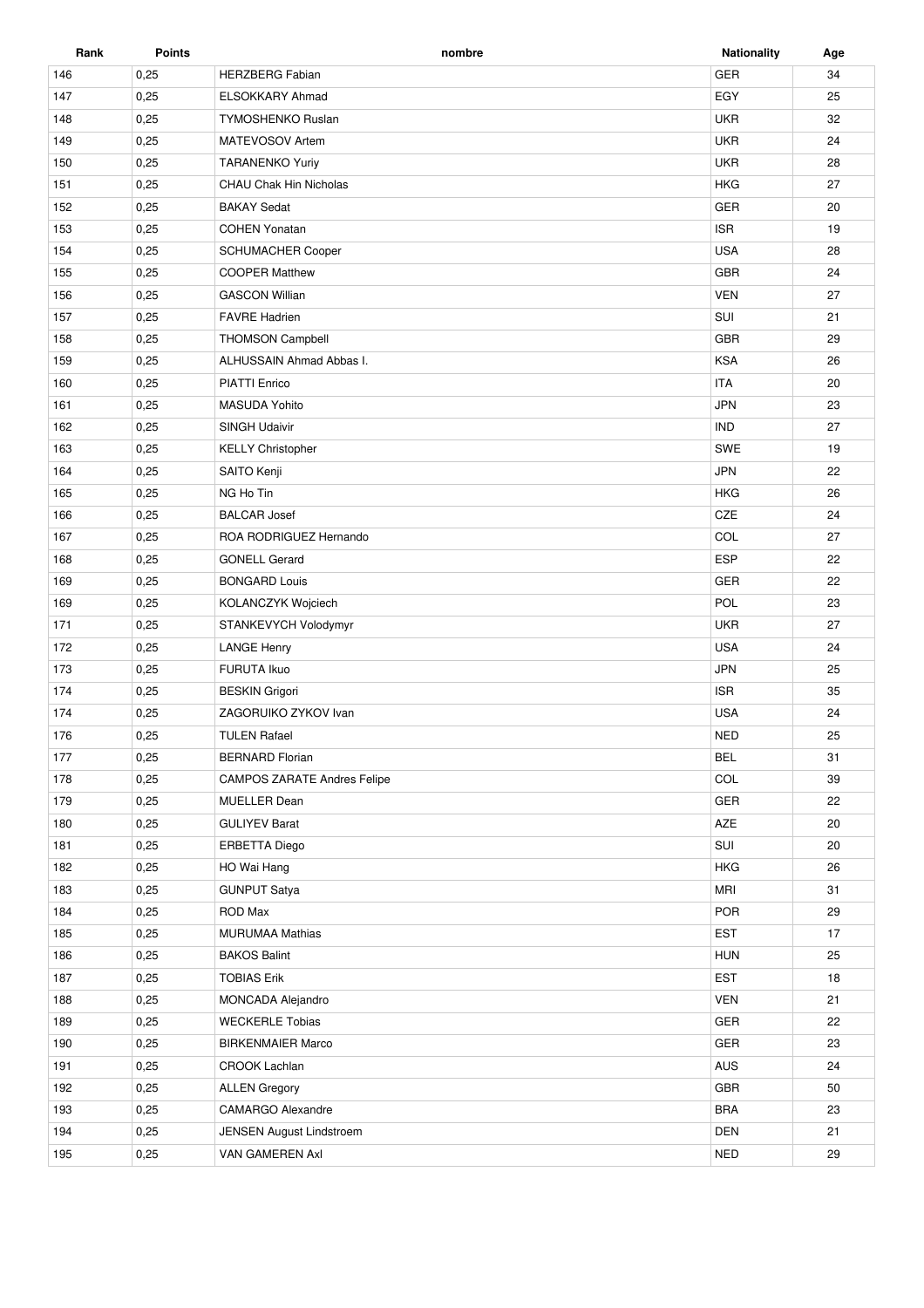| Rank | <b>Points</b> | nombre                             | <b>Nationality</b> | Age |
|------|---------------|------------------------------------|--------------------|-----|
| 196  | 0,25          | <b>GUBERT Leopoldo</b>             | <b>BRA</b>         | 22  |
| 197  | 0,25          | WOOLLARD Jonathan                  | GBR                | 30  |
| 198  | 0,25          | LAZZAROTTO Fabrizio                | <b>BRA</b>         | 23  |
| 199  | 0,25          | <b>HUSEMANN Luca</b>               | <b>GER</b>         | 23  |
| 200  | 0,25          | <b>JOHNSTON Calum</b>              | GBR                | 30  |
| 201  | 0,25          | <b>BUTA Levente</b>                | <b>HUN</b>         | 26  |
| 201  | 0,25          | <b>SCHANZLEH Thom</b>              | <b>NED</b>         | 32  |
| 203  | 0,25          | LAI Clarence Ka Tsun               | <b>HKG</b>         | 31  |
| 204  | 0,25          | <b>BAECKSTROEM lan</b>             | SWE                | 18  |
| 205  | 0,25          | <b>FEROT Francois Xavier</b>       | <b>BEL</b>         | 31  |
| 206  | 0,25          | <b>BLAIS-BELANGER Marc-Antoine</b> | CAN                | 27  |
| 207  | 0,25          | <b>BIELEC Maciej</b>               | POL                | 25  |
| 208  | 0,25          | VANAVICHITRA Tadchewin             | <b>THA</b>         | 21  |
| 209  | 0,25          | LAU Ho Fung                        | <b>HKG</b>         | 22  |
| 210  | 0,25          | <b>HADZIC Alen</b>                 | <b>USA</b>         | 31  |
| 211  | 0,25          | EL HAOUARI Abdelkarim              | <b>MAR</b>         | 29  |
| 212  | 0,25          | <b>PAVLOV Kiril</b>                | KAZ                | 21  |
| 213  | 0             | OYA Kensuke                        | <b>JPN</b>         | 20  |
| 214  | 0             | <b>GROVER Elliott</b>              | <b>GBR</b>         | 28  |
| 215  | 0             | <b>SALZER Matej</b>                | CZE                | 21  |
| 216  | 0             | <b>JUTILA Julius</b>               | <b>FIN</b>         | 21  |
| 217  | 0             | <b>HADDAD Justin</b>               | <b>USA</b>         | 20  |
| 217  | $\mathbf 0$   | KULOZIK Julian                     | <b>GER</b>         | 25  |
| 217  | $\mathbf 0$   | <b>PRINZ Niklas</b>                | LUX                | 21  |
| 220  | 0             | KOK Kieron Zi Hua                  | SGP                | 18  |
| 221  | 0             | <b>ELSAYED Ahmed</b>               | EGY                | 24  |
| 221  | 0             | <b>PONCIN Nicolas</b>              | <b>BEL</b>         | 24  |
| 223  | 0             | <b>GRAESBECK Gunnar</b>            | <b>FIN</b>         | 29  |
| 224  | $\mathbf 0$   | <b>PAVLIK Matyas</b>               | CZE                | 22  |
| 224  | $\mathbf 0$   | <b>ROGER Zacharie Herve</b>        | <b>MAR</b>         | 27  |
| 224  | $\mathbf 0$   | SALM Juri                          | <b>EST</b>         | 38  |
| 227  | 0             | <b>DUDUC Alex</b>                  | SVK                | 25  |
| 227  | 0             | <b>KEMP Nicolas</b>                | <b>BEL</b>         | 21  |
| 229  | 0             | SHEPHERD Billy                     | GBR                | 22  |
| 230  | 0             | MOORE Shomari                      | <b>USA</b>         | 24  |
| 231  | 0             | <b>DZIURA Stanislaw</b>            | POL                | 18  |
| 232  | 0             | <b>HUSSON Geoffroy</b>             | <b>BEL</b>         | 29  |
| 233  | 0             | <b>BARTKO Levente</b>              | <b>HUN</b>         | 20  |
| 234  | 0             | <b>BEHRENDT Michael</b>            | GER                | 47  |
| 235  | 0             | <b>MURRU Fabio</b>                 | GER                | 20  |
| 235  | 0             | SCHUHMANN Jan                      | AUT                | 21  |
| 237  | 0             | RAZ Ori                            | <b>ISR</b>         | 25  |
| 238  | $\mathbf 0$   | <b>GONZALEZ Alexander</b>          | COL                | 36  |
| 239  | 0             | SHEE Tim Zhe Guang                 | SGP                | 18  |
| 240  | 0             | CASTILLO GUTIERREZ Juan Andres     | COL                | 21  |
| 240  | $\mathbf 0$   | KARDASZEWICZ Jan                   | POL                | 21  |
| 242  | 0             | PALAZZI Giuliano Franco            | ARG                | 21  |
| 243  | 0             | <b>LABAKI</b> Samuel               | AUS                | 18  |
| 244  | 0             | <b>ALTAYAB Ahmad</b>               | <b>KSA</b>         | 25  |
| 245  | 0             | <b>TROFYMENKO Pavel</b>            | <b>UKR</b>         | 21  |
|      |               |                                    |                    |     |